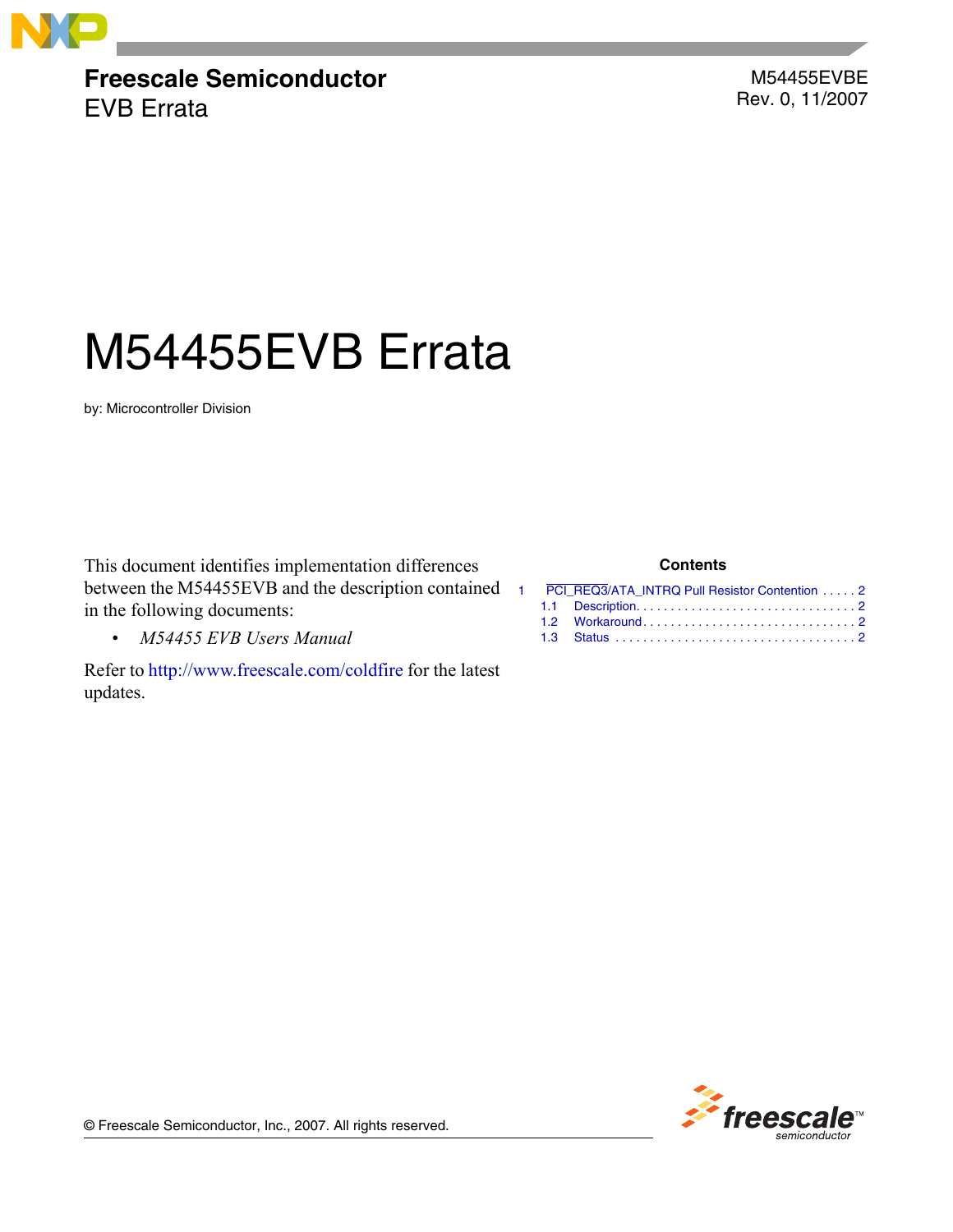

### **PCI\_REQ3/ATA\_INTRQ Pull Resistor Contention**

The following table summarizes errata on the M54455EVB.

**Table 1. MCF5445***x* **Errata Summary**

| <b>Errata</b> | Module          | Date Errata | <b>Errata Title</b>                                   |
|---------------|-----------------|-------------|-------------------------------------------------------|
| ID            | <b>Affected</b> | Added       |                                                       |
|               | PCI/ATA         | 11/07/07    | <b>PCI REQ3/ATA INTRQ Pull Resistor</b><br>Contention |

## <span id="page-1-0"></span>**1 PCI\_REQ3/ATA\_INTRQ Pull Resistor Contention**

### <span id="page-1-1"></span>**1.1 Description**

The PCI\_REQ3 and ATA\_INTRQ signals are multiplexed on the same pin on the MCF5445*x* devices. On the M54455EVB, this signal is used in the PCI and ATA interfaces. However, there are opposing pull resistors applied to this signal (RP4.3 and R904) causing undesirable effects.

### **1.2 Workaround**

This signal should be routed to the PCI interface or ATA interface, not both.

- To use this signal for the ATA interface, cut the trace between pins 1 and 2 of the cut-trace option, CT9.
- To use this signal for the PCI interface, remove the R904 resistor.

### <span id="page-1-2"></span>**1.3 Status**

Revision 3 of the M54455EVB will provide a jumper allowing this signal to be routed to one interface or the other.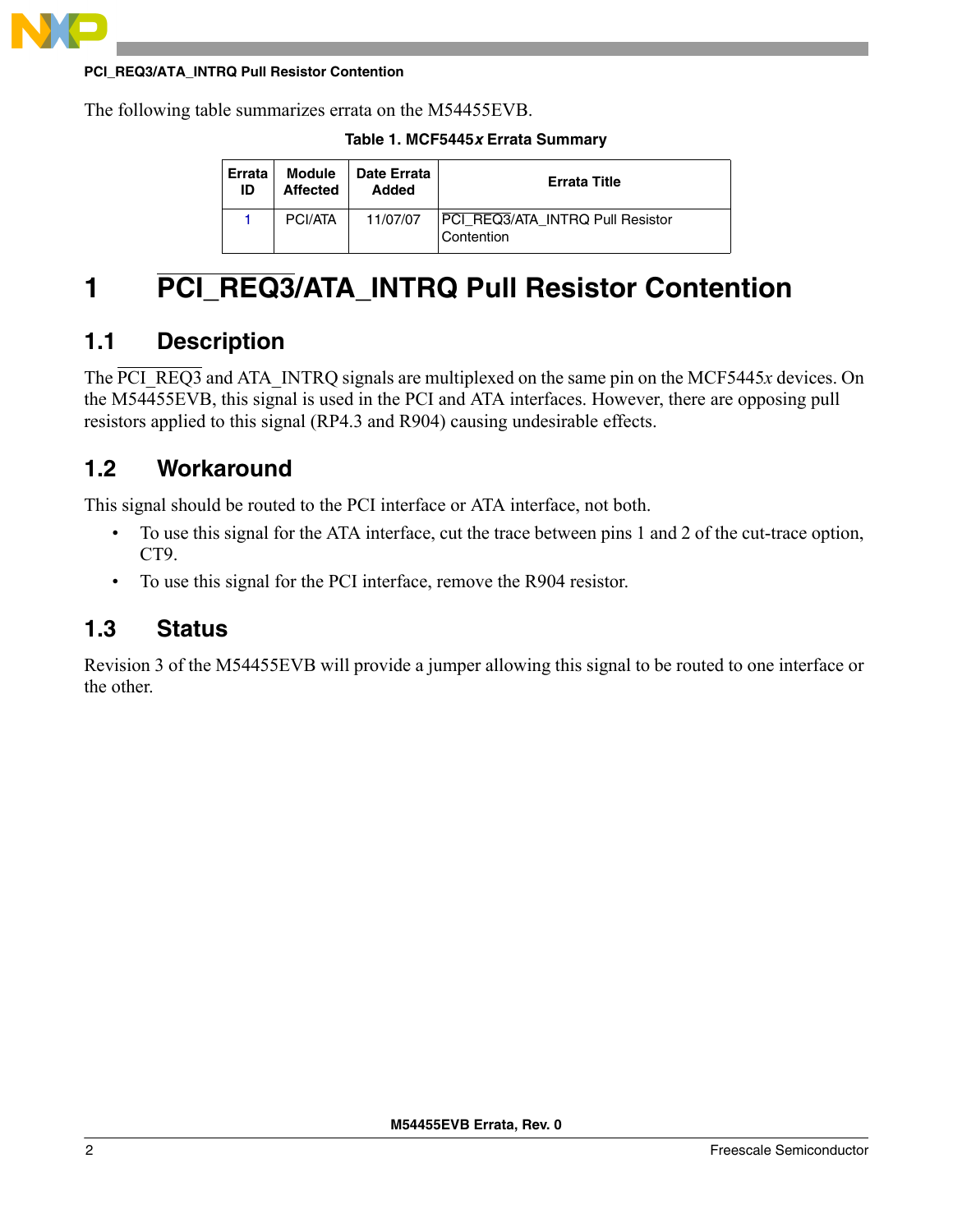

THIS PAGE IS INTENTIONALLY BLANK